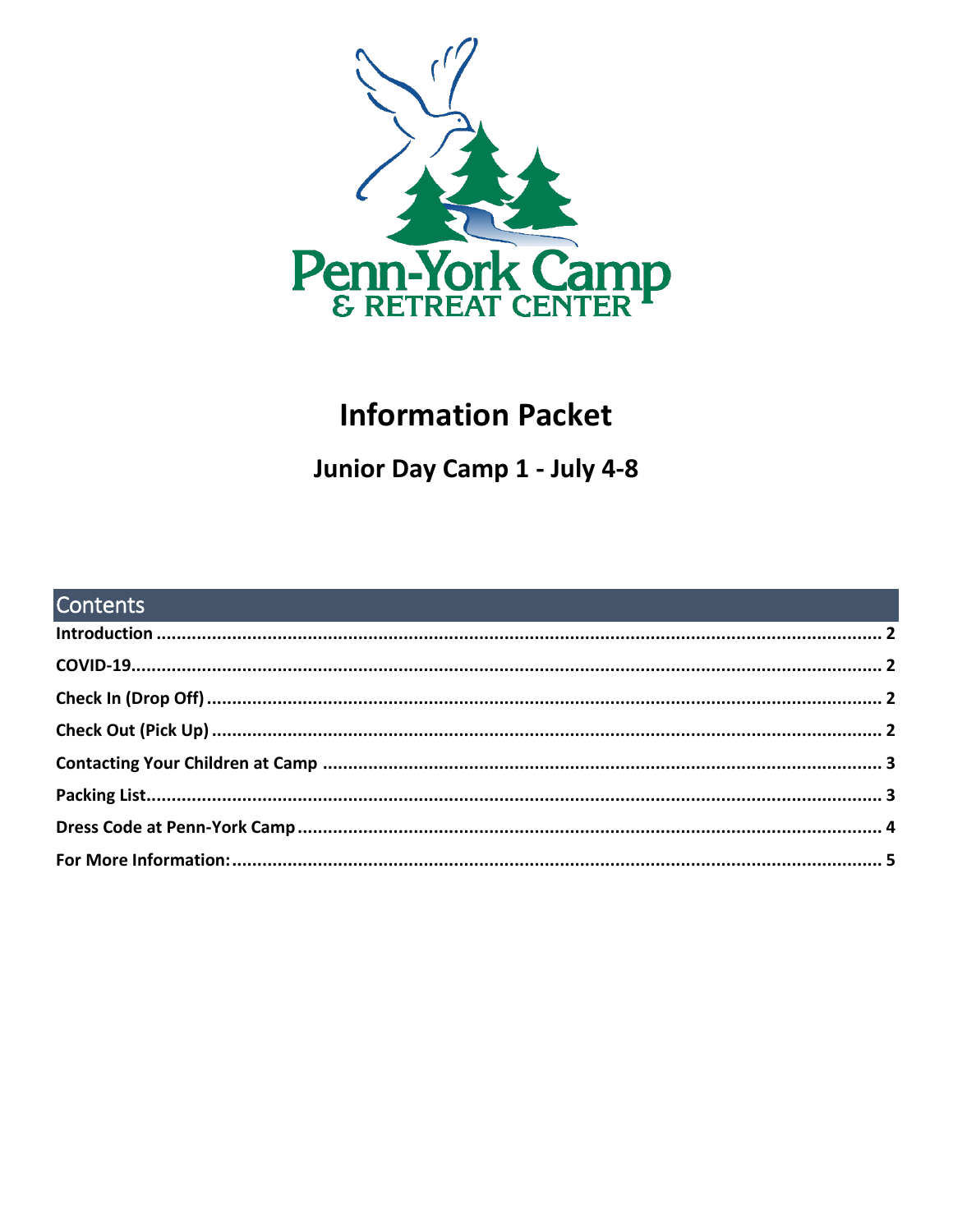## <span id="page-1-0"></span>**Introduction**

Greetings from Penn-York Camp,

We are looking forward to a great week of camp. Below you will find some basic information concerning camp here this summer. Please review this information, and if you have any questions, please contact us.

God Bless,

Crissie Office Manager

#### <span id="page-1-1"></span>COVID-19

We are intending to proceed with summer camp without any extra COVID-19 restrictions. We will continue to keep the camp cleaned and disinfected to our normal summer camp standards.

If something changes and we need to enact additional measures, we will send out that information to you at the time.

### <span id="page-1-2"></span>Check In (Drop Off)

Check in for **Junior Day Camp 1** is on **Monday, July 4 at 8:00 a.m.** All parents and campers should come to the **Camp Office** to check their child in for camp. Check in on Tuesday, Wednesday, Thursday, and Friday is also at 8 a.m. at the camp office.

**The "Medical Form and PYC Program Release Form" should be completed before arrival**. These forms are normally completed with registration or emailed to you right after registration. If you have not received these forms, please contact the PYC office.

## <span id="page-1-3"></span>Check Out (Pick Up)

Check out will begin at **4:30 p.m. at the camp office on Monday, Tuesday, Wednesday, and Thursday. Pick up on Friday will be at 6 p.m. at the Pavilion.**

Parents are asked to please not be early as it will interrupt scheduled activities. Parents can drive to the checkout location and our staff will walk you through the checkout process, which will include signing a release which will permit our staff to release your child to you. DO NOT go directly to your child's cabin as our staff are not permitted to release your child to you until you have signed the release.

If a person other than a parent/legal guardian will be picking the camper up, or if the camper will need to be picked up before the designated pick up time, then the parent should fill out the **"Pick Up – Release Form**" (located at the end of this info packet) and hand it in when you drop your child off for camp. If unforeseen circumstances make it so that you were not able to turn in the Pick Up – Release Form, call the office and explain the situation.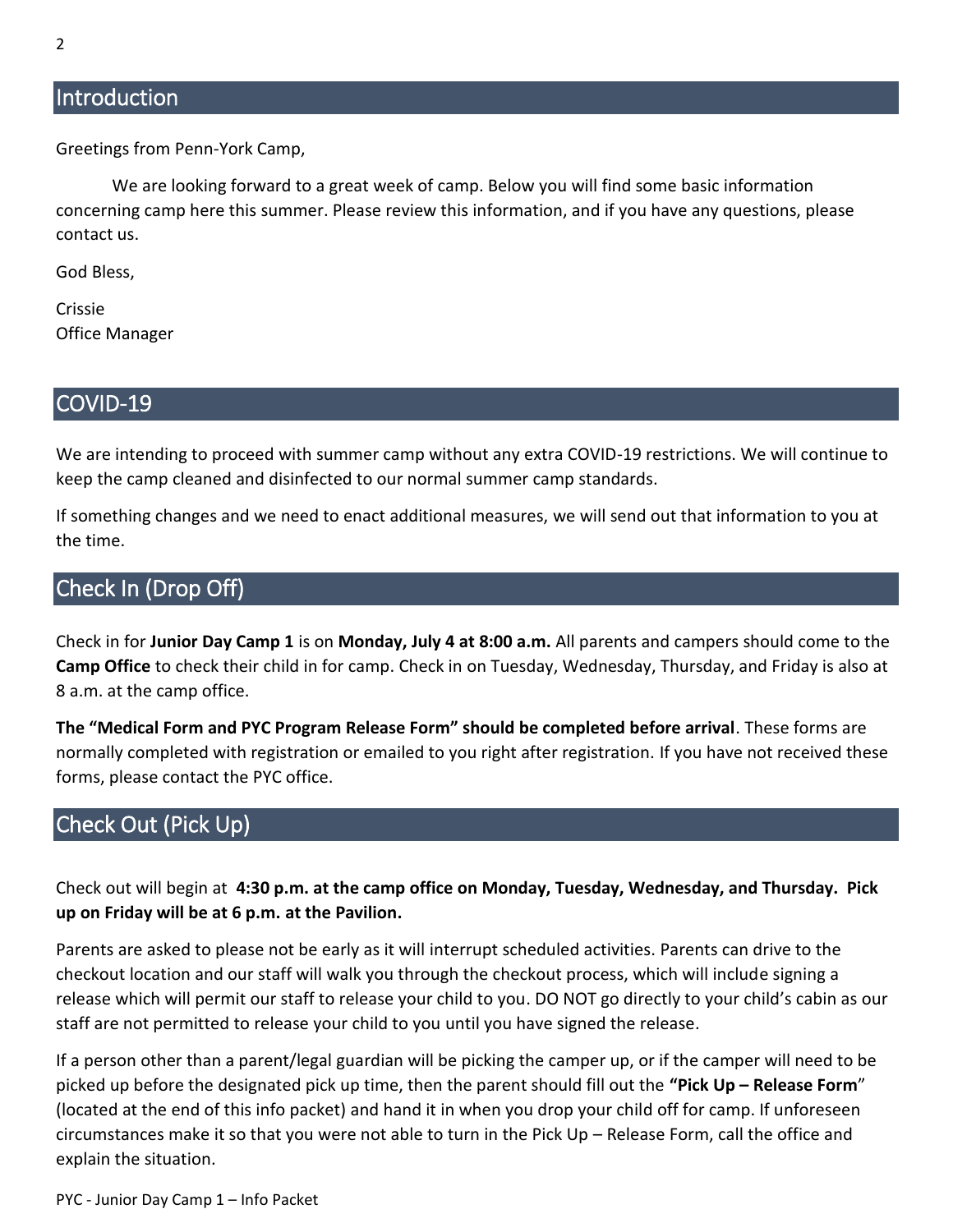### <span id="page-2-0"></span>Contacting Your Children at Camp

Parents are encouraged to write to their children while at Camp. A letter from home is often very encouraging to campers. There are two ways that a parent can do this. The first is by snail mail. If you contact your child by snail mail, we recommend that you send the letter before the week of camp starts, that way your child will be sure to receive the letter during their stay at Camp. To send mail to camp, use the following address.

Penn-York Camp Attn: *Camper's Name* 266 Northern Potter Rd. Ulysses, PA 16948

The second and faster method is to use email. To send your child an email at camp, send the email to [pennyork@pennyork.com](mailto:pennyork@pennyork.com) and put Attn: *Camper's Name* in the subject line. We will then print off the email and give it to your child.

*Please do not try to contact your children by phone.* The reason we ask this is because we have found that a phone call will often make a camper feel homesick. Therefore, we ask that parents do not call our office and ask to talk to their child. We know that this is a lot to ask, but please trust us; your child will have a great time, and we will contact you if there are any issues.

### <span id="page-2-1"></span>Packing List

#### **Packing List:**

- Outdoor Clothing
- Modest Swimsuit and Summer Wear\*
- Sleeping Bag or sheets and blankets (for quiet time)
- Pillow
- Shoes and Sandals
- Bible
- Personal Items
- Light Jacket
- Water-bottle
- Medications (Will be given to the health officer)

#### **You May Also Want To Bring:**

- Sheets for a single size mattress (for quiet time)
- Camera
- Flashlight
- Musical Instrument
- Bug Spray
- Sunscreen
- Hat
- Sunglasses
- Additional Spending Money (All campers start with a \$10 credit towards the camp store.)

PYC - Junior Day Camp 1 – Info Packet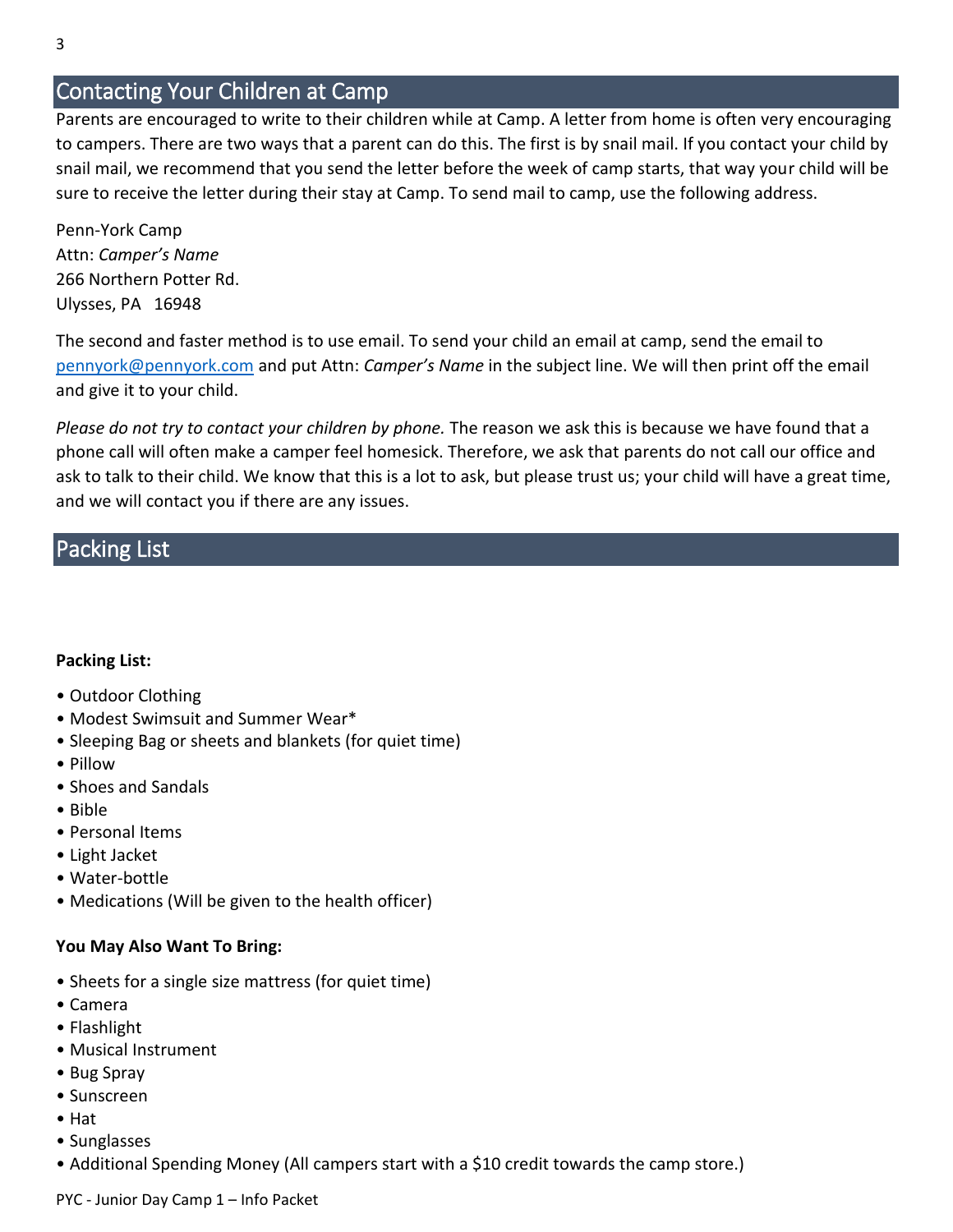#### **Do Not Bring:**

- Any type of electronic storage device that plays music or accesses the internet (iPods or MP3 players)
- Cell Phones
- Laptops
- Other Electronic Entertainment Gear
- Tobacco
- Alcohol
- Drugs
- Pornography

• Weapons (Penn-York Camp does allow campers to bring knives. However, campers cannot bring a knife with a blade length of over 4 inches.)

## <span id="page-3-0"></span>Dress Code at Penn-York Camp

- Modesty the Penn-York Definition: Penn-York Camp encourages campers to dress modestly, consistent with the instructions provided in 1 Timothy 2:9. Practically applied, shorts should be mid-thigh or longer, tank tops are permitted if not low cut at the neckline. Camis and spaghetti straps are not allowed. Underwear, cleavage, bras, and tummies should not be exposed. Immodest swimwear will require a cover up such as a dark t-shirt and/or shorts. Camp staff will provide counsel and suggestions pertaining to modesty, and if necessary will require campers to change.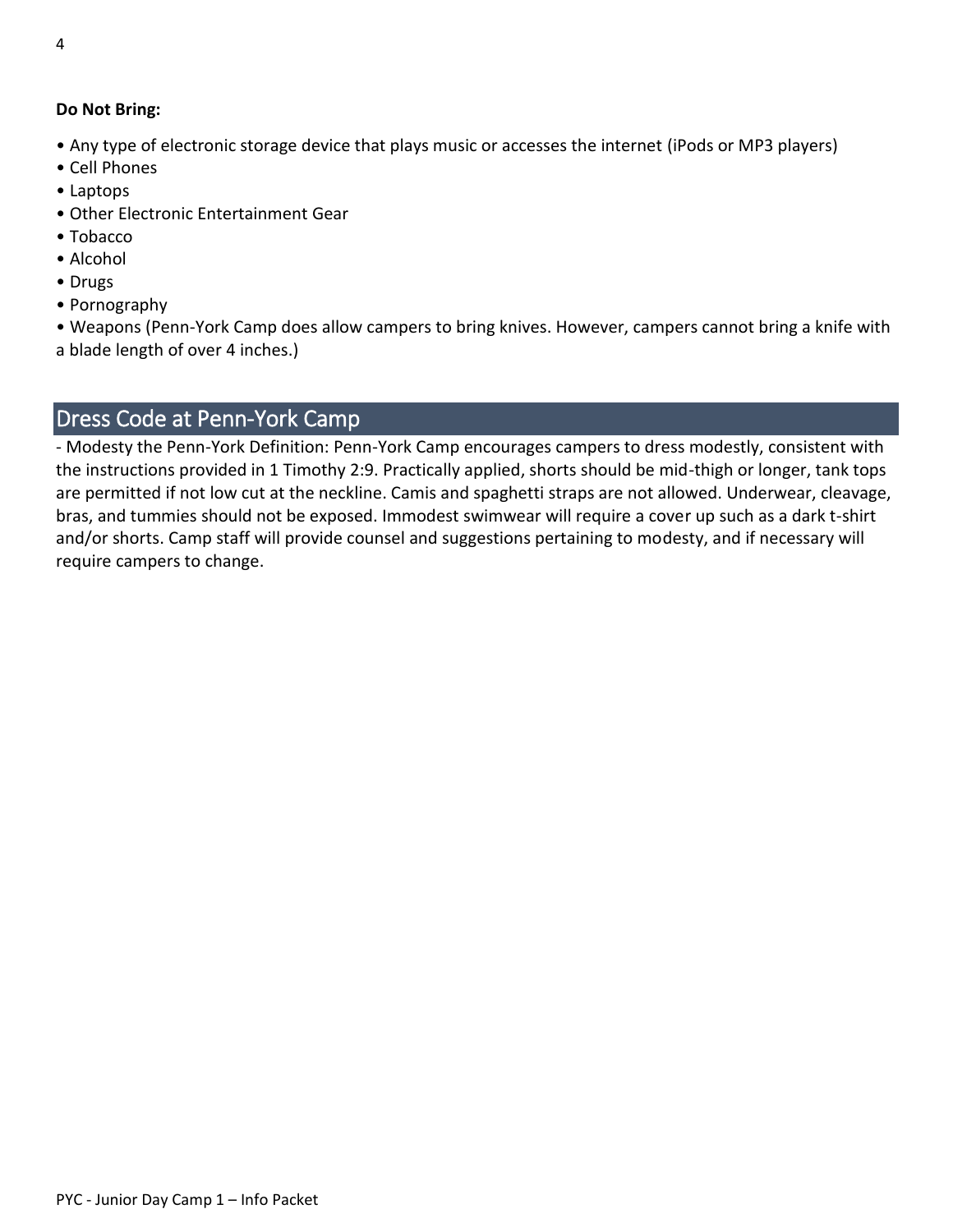## <span id="page-4-0"></span>For More Information:

Go to our website [www.pennyork.com,](http://www.pennyork.com/) hover your mouse over the "Summer Camp" tab and click on "Summer Camp FAQ." There you will find some additional info concerning our summer camps.

Or

Feel free to call us. We are in the office Monday – Friday from 8:00 a.m. till 4:00 p.m. We would be glad to answer your questions.